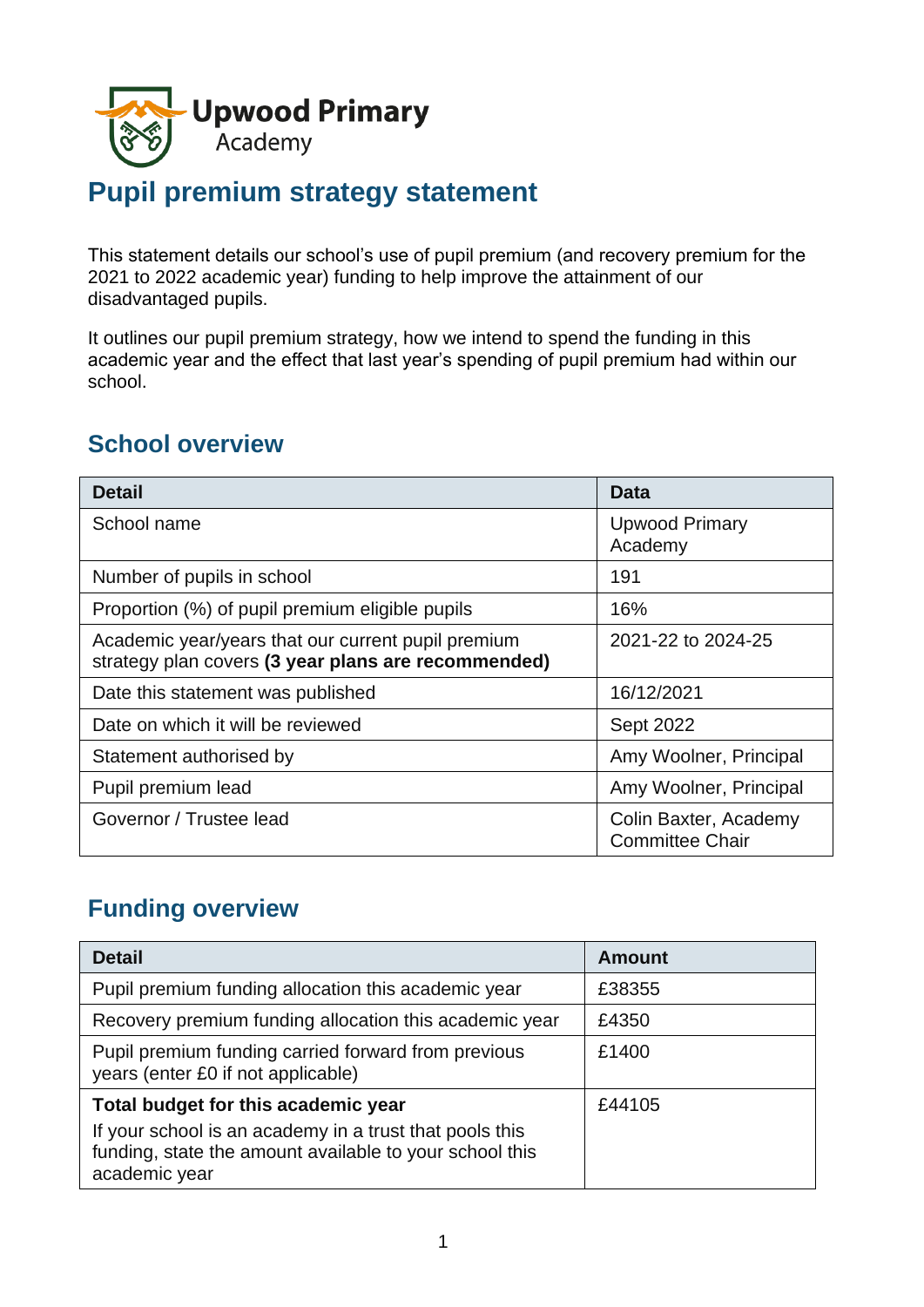# **Part A: Pupil premium strategy plan**

## **Statement of intent**

At Upwood Primary Academy we target the use of Pupil Premium Grant funding to ensure that our disadvantaged pupils receive the highest quality of education to enable them to achieve their potential academically and as well-rounded citizens.

We recognise that disadvantaged children can face a wide range of barriers which may impact on their learning.

Our objectives are to:

- Remove barriers to learning by supporting disadvantaged families financially.
- Narrow the attainment gaps between disadvantaged pupils and their nondisadvantaged counterparts both within school and nationally
- Ensure ALL pupils are able to read fluently learning to read enables pupils to read to learn
- Support pupils with their social and emotional needs by providing appropriately trained adults to support them at lunchtime/sociable times
- To encourage children to be resilient in their learning, teaching them how to be resilient and instilling good attitudes to learning.
- To access a broad and balanced curriculum

This is not an exhaustive list and strategies will change and develop based on the needs of individuals. Key Principals: We will ensure that effective teaching, learning and assessment meets the needs of all pupils and enables them to achieve their potential

# **Challenges**

This details the key challenges to achievement that we have identified among our disadvantaged pupils.

| <b>Challenge</b><br>number | <b>Detail of challenge</b>                                                                                                                                                                                                                                                                                                                                                                                                                                                                                                                                                   |
|----------------------------|------------------------------------------------------------------------------------------------------------------------------------------------------------------------------------------------------------------------------------------------------------------------------------------------------------------------------------------------------------------------------------------------------------------------------------------------------------------------------------------------------------------------------------------------------------------------------|
|                            | Early reading - many of our disadvantaged children need additional,<br>targeted support in learning to read. Some children do not practice<br>reading at home, some need encouragement to read regularly. We<br>recognise that phonics/teaching of early reading requires regular teaching<br>and recall, some of our disadvantaged children need additional support in<br>retaining and recalling phonemes in order to read well. Some of our<br>disadvantaged pupils have not made as much progress as their peers,<br>since school closures during the Covid-19 pandemic. |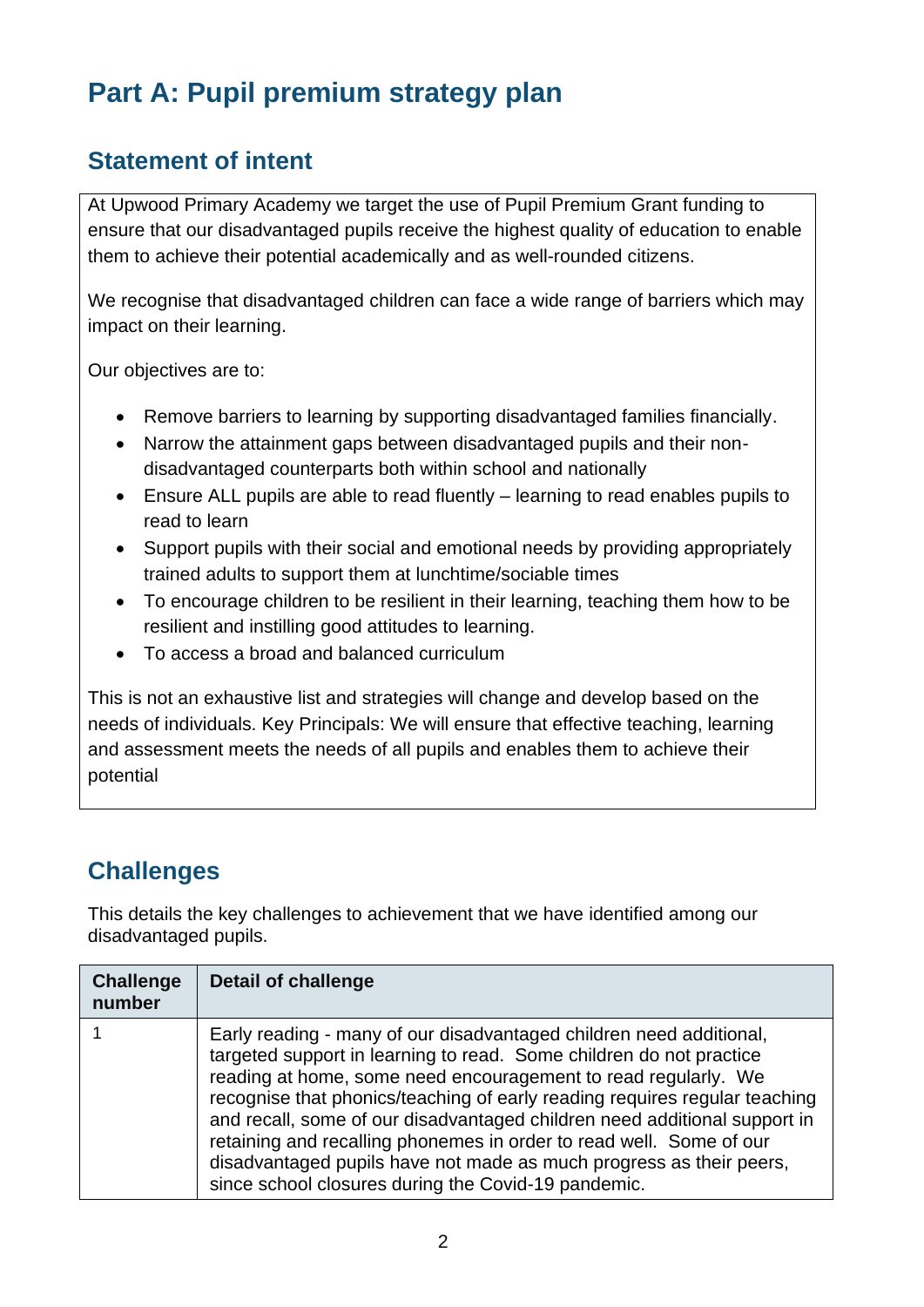| 2 | Financial – school trips/uniform etc - some of our disadvantaged children<br>benefit from financial support in order to access a wide range of extra-<br>curricular activities and school trips. This is analysed on a case-by-case<br>basis, in discussions with families. There are some disadvantaged<br>children who may need equipment purchased for them, to ensure they<br>have the right uniform equipment needed to succeed at school. |
|---|-------------------------------------------------------------------------------------------------------------------------------------------------------------------------------------------------------------------------------------------------------------------------------------------------------------------------------------------------------------------------------------------------------------------------------------------------|
| 3 | Behaviours - attitudes and behaviours for learning - some of our<br>disadvantaged pupils need mentoring and additional support in<br>developing positive attitudes to learning. This includes being resilient and<br>showing perseverance when coming across challenges as well as support<br>staying motivated and being aspirational for themselves and their<br>learning.                                                                    |
| 4 | Wider curriculum – some of our disadvantaged pupils do not access a<br>wide range of activities and experiences outside of school. We also<br>recognise that our curriculum needs to reflect all areas of the National<br>Curriculum, with subject expertise and enthusiasm. This would enable all<br>children to thrive, in whichever subject area interests them or motivates<br>them.                                                        |

# **Intended outcomes**

This explains the outcomes we are aiming for **by the end of our current strategy plan**, and how we will measure whether they have been achieved.

| <b>Intended outcome</b>                                                                                                                                                                                                | <b>Success criteria</b>                                                                                                                                                                                                                                                                                                                                                                                                                                                                                                                                                                                     |
|------------------------------------------------------------------------------------------------------------------------------------------------------------------------------------------------------------------------|-------------------------------------------------------------------------------------------------------------------------------------------------------------------------------------------------------------------------------------------------------------------------------------------------------------------------------------------------------------------------------------------------------------------------------------------------------------------------------------------------------------------------------------------------------------------------------------------------------------|
| All children will be able to read before they<br>enter key stage two, so that they can read<br>to learn. Children in key stage two will be<br>able to read to support their learning in all<br>other curriculum areas. | 100% of Year 2 pupils will meet the<br>required standard for the DfE phonics<br>screening check<br>At least 80% of all year 1 children will<br>meet the required standard to the DfE<br>phonics screening check. Those children<br>that do not, will have targeted intervention<br>in phonics to enable them to meet the<br>required standard by the end of year 2.<br>Any key stage 2 pupils who are working<br>below the expected level for their age, will<br>have targeted intervention in phonics.<br>Any pupils who need it, will have<br>additional support in the form of a pupil<br>learning plan. |
| All children will be able to access trips.<br>Children will be able to be fully equipped<br>with materials needed for school. Children<br>are able to attend extra-curricular and<br>holiday clubs.                    | 100% of pupils who wish to, will be able<br>to access day trips and residentials.<br>Pupils who need uniform or other<br>equipment will have what they need to<br>participate fully in school life.<br>Any extra-curricular clubs will be<br>financially supported for those who would                                                                                                                                                                                                                                                                                                                      |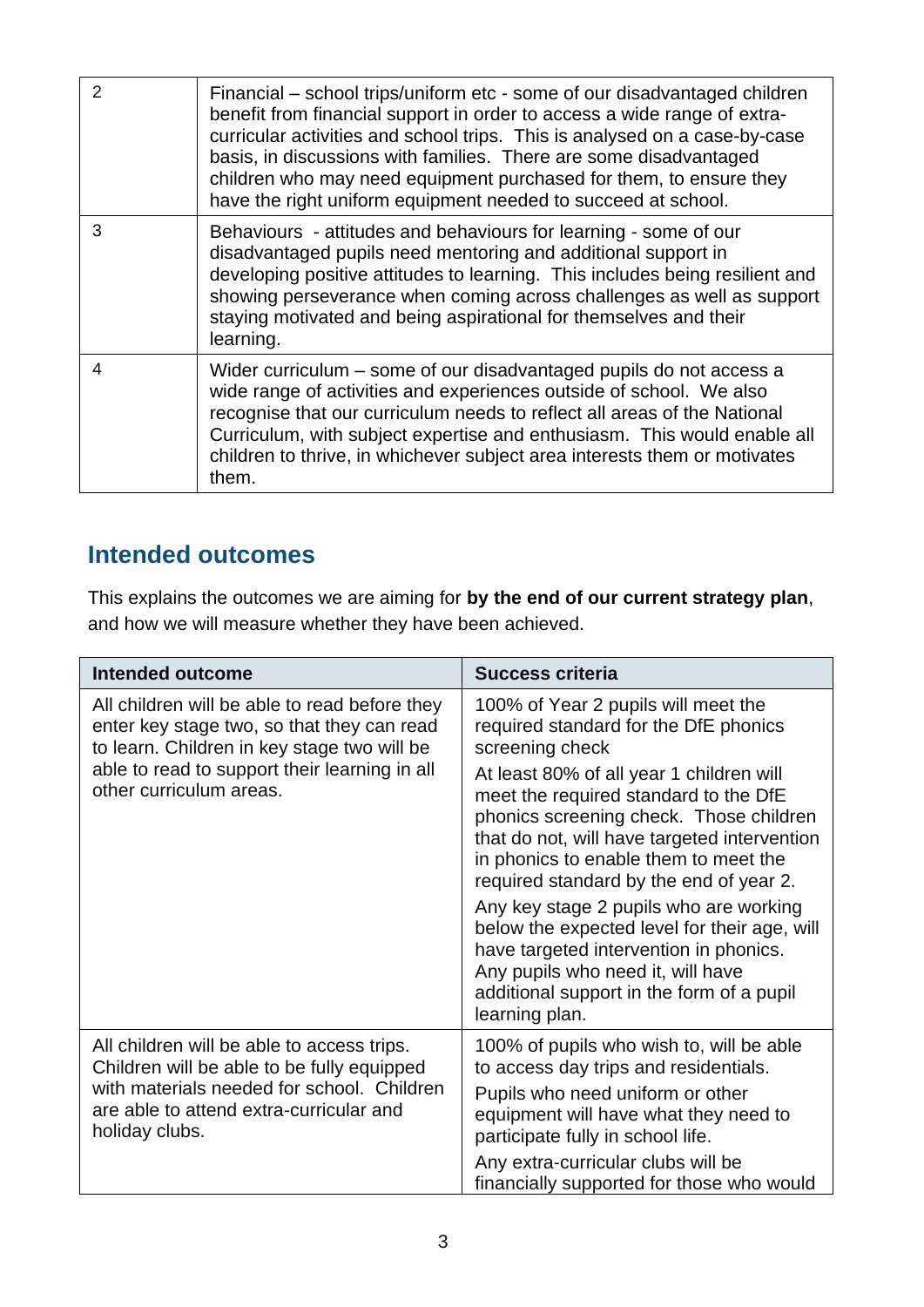|                                                                                                                                 | like to attend.<br>Holiday clubs – disadvantaged pupils<br>who would like to attend, can do so at no<br>additional cost to families.                                                                                                                                                                                                                                                                                                                                                           |
|---------------------------------------------------------------------------------------------------------------------------------|------------------------------------------------------------------------------------------------------------------------------------------------------------------------------------------------------------------------------------------------------------------------------------------------------------------------------------------------------------------------------------------------------------------------------------------------------------------------------------------------|
| All children will have positive attitudes<br>towards their learning. This will include<br>resilience and a thirst for learning. | Pupil voice shows that children are<br>positive about their learning. They<br>respond well to challenge and high<br>expectations of themselves, both<br>academically and socially/emotionally.<br>Disadvantaged pupils achieve in line with<br>their peers – assessment data shows that<br>the gap is narrowing. Some children may<br>need 1:1 support from a learning mentor<br>- where this is needed, it will have a<br>positive impact on attitudes to learning<br>and managing behaviour. |
| All children will access a broad and<br>balanced curriculum and will develop as a<br>well-rounded child.                        | The curriculum at UPA will reflect the<br>needs of our pupils and will provide a<br>broad and balanced experience for all<br>pupils. Pupils will have access to high<br>quality teaching in all curriculum areas.<br>Learning walks and pupil books will<br>demonstrate that the curriculum is broad<br>and that children have the opportunities<br>to achieve in all areas of the curriculum.                                                                                                 |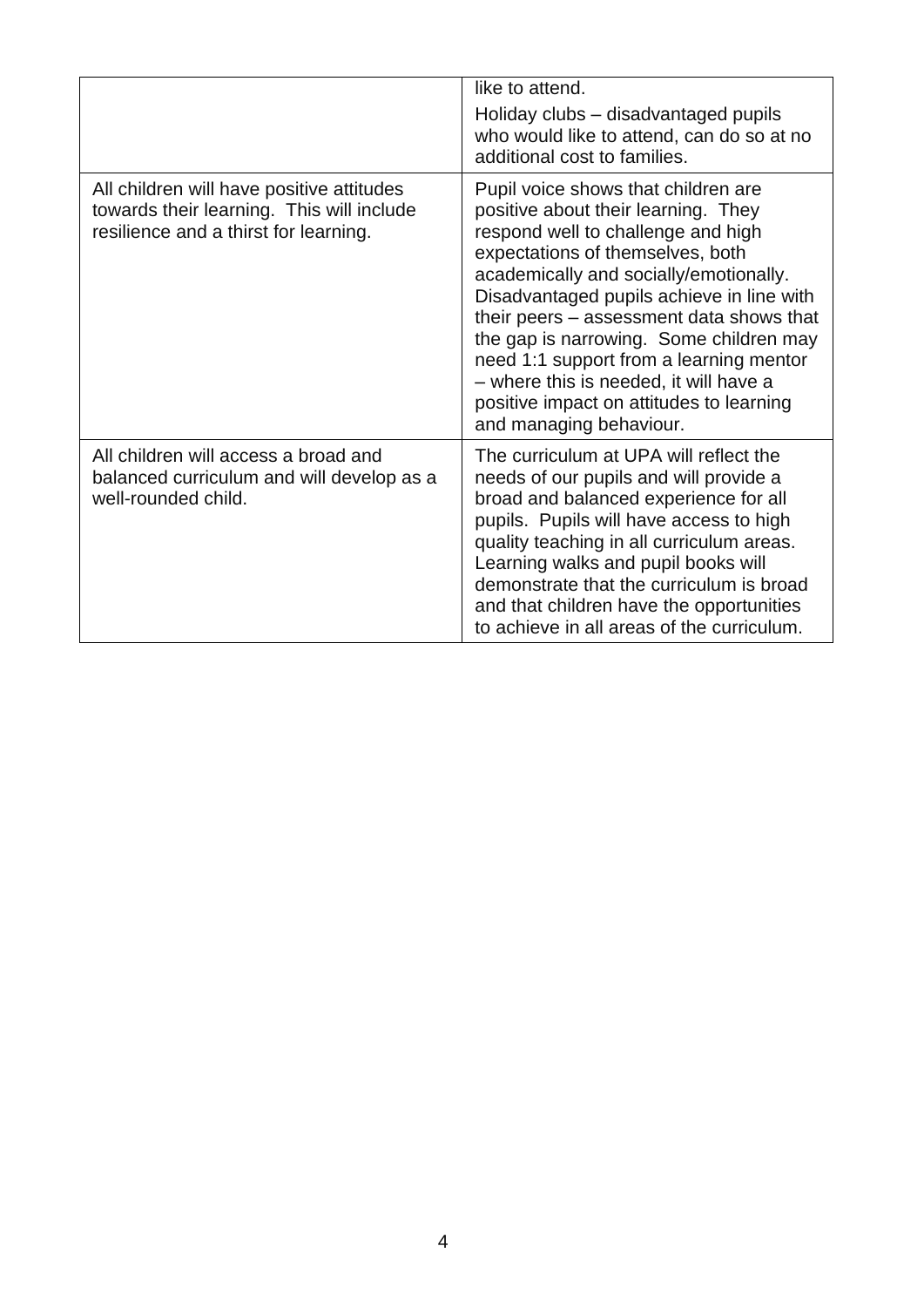## **Activity in this academic year**

This details how we intend to spend our pupil premium (and recovery premium funding) **this academic year** to address the challenges listed above. (2021-2022)

#### **Teaching (for example, CPD, recruitment and retention)**

Budgeted cost: £ 7750

| <b>Activity</b>                                                                                                                      | Evidence that supports this approach                                                                                                                                                                                                                                                                                                                                                                                                                                                                                                                                                                                                                                                                                                                                                                                                  | <b>Challen</b><br>ge<br>number(<br>s)<br>address<br>ed |
|--------------------------------------------------------------------------------------------------------------------------------------|---------------------------------------------------------------------------------------------------------------------------------------------------------------------------------------------------------------------------------------------------------------------------------------------------------------------------------------------------------------------------------------------------------------------------------------------------------------------------------------------------------------------------------------------------------------------------------------------------------------------------------------------------------------------------------------------------------------------------------------------------------------------------------------------------------------------------------------|--------------------------------------------------------|
| <b>McKie</b><br>mastery<br>phonics<br>- training<br>and<br>delivery.<br><b>Material</b><br>s also<br>need to<br>be<br>purchas<br>ed. | Evidence through the EEF - great teaching is the most<br>important lever in improving pupil outcomes. Staff will receive<br>the appropriate resources and training to deliver high quality<br>reading lessons that will not only benefit disadvantaged. There<br>is a strong evidence base from EEF that the teaching of<br>reading has to be a balanced and engaging and integrates<br>decoding and comprehension skills.<br>McKie Mastery provides high quality CPD for teachers and<br>teaching assistants in order for them to achieve the above. The<br>Pupil Premium Guidance document from the EEF outlines how<br>important high quality teaching is to narrow the gap for<br>disadvantaged pupils.<br>https://d2tic4wvo1iusb.cloudfront.net/documents/guidanceForT<br>eachers/EEF-Guide-to-the-Pupil-Premium-Autumn-2021.pdf | 1                                                      |
| CPD for<br>teachers<br>in music,<br>languag<br>es and<br>physical<br>educatio<br>n                                                   | Teachers will benefit from targeted CPD in music, languages<br>and physical education. Some of the CPD may be offered in<br>the form of coaching/modelling to staff as well as CPD training<br>sessions.<br>Effective CPD for teachers is essential in improving the quality<br>of teaching for all pupils, but particularly in narrowing the gap<br>for disadvantaged pupils.<br>https://d2tic4wvo1iusb.cloudfront.net/eef-quidance-<br>reports/effective-professional-development/EEF-Effective-PD-<br>Recommendations-Poster.pdf                                                                                                                                                                                                                                                                                                   | $\overline{4}$                                         |

#### **Targeted academic support (for example, tutoring, one-to-one support structured interventions)**

Budgeted cost: £ 19323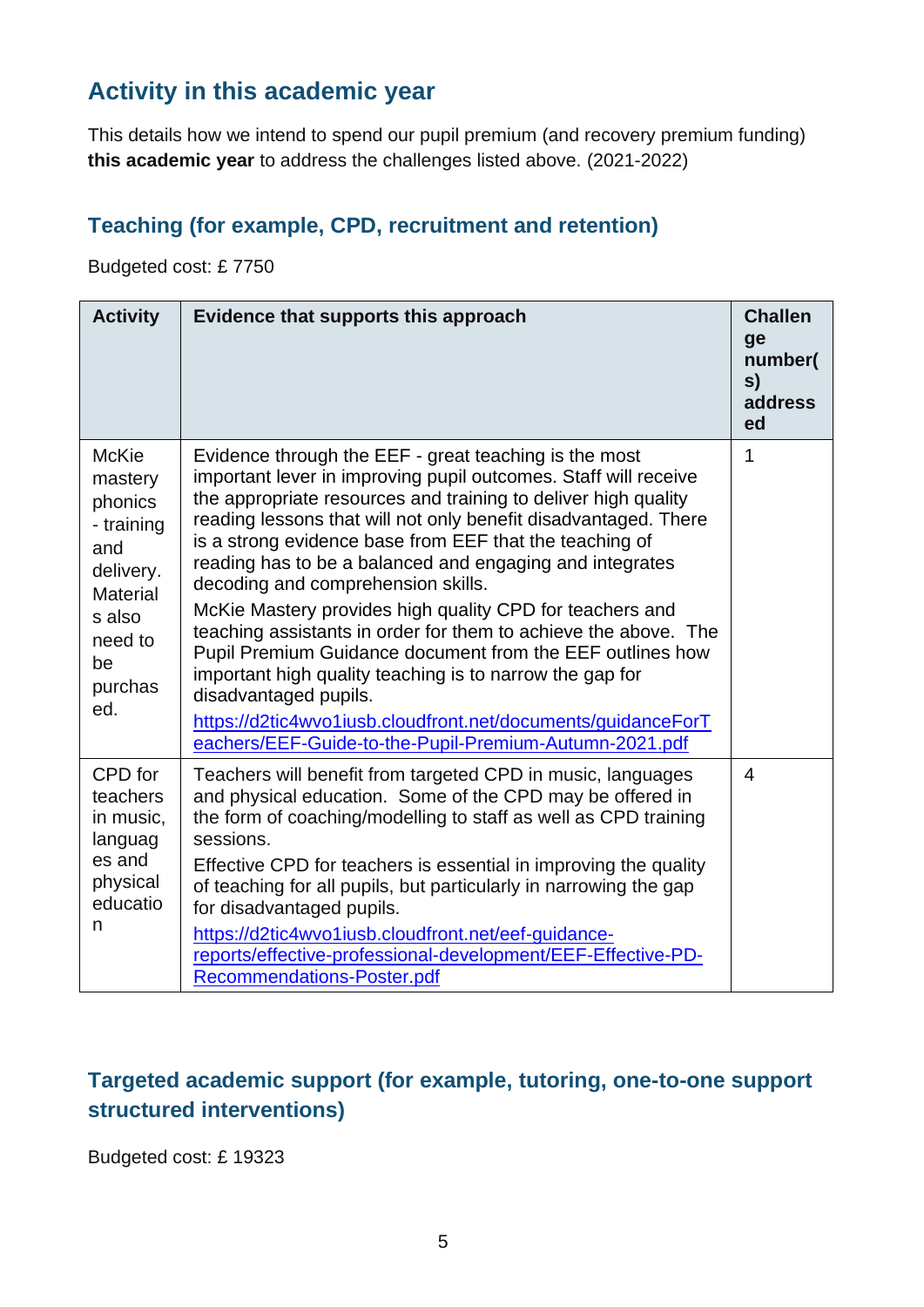| <b>Activit</b><br>y                                                                                                                                                       | Evidence that supports this approach                                                                                                                                                                                                                                                                                                                                                                                                                                                                                                                                                                                                                                                                                                                                                                                                                                                                                                                                   | <b>Challen</b><br>ge<br>number(<br>s)<br>address<br>ed |
|---------------------------------------------------------------------------------------------------------------------------------------------------------------------------|------------------------------------------------------------------------------------------------------------------------------------------------------------------------------------------------------------------------------------------------------------------------------------------------------------------------------------------------------------------------------------------------------------------------------------------------------------------------------------------------------------------------------------------------------------------------------------------------------------------------------------------------------------------------------------------------------------------------------------------------------------------------------------------------------------------------------------------------------------------------------------------------------------------------------------------------------------------------|--------------------------------------------------------|
| <b>McKie</b><br>Mastery<br>phonics<br>for KS2<br>children<br>teaching<br>assistan<br>t time to<br>teach<br>phonics<br>daily to<br>groups<br>of key<br>stage 2<br>children | Evidence through the EEF - great teaching is the most important<br>lever in improving pupil outcomes. Staff will receive the<br>appropriate resources and training to deliver high quality reading<br>lessons that will not only benefit disadvantaged. There is a<br>strong evidence base from EEF that the teaching of reading has<br>to be a balanced and engaging and integrates decoding and<br>comprehension skills.<br>McKie Mastery provides high quality CPD for teachers and<br>teaching assistants in order for them to achieve the above. The<br>Pupil Premium Guidance document from the EEF outlines how<br>important high quality teaching is to narrow the gap for<br>disadvantaged pupils.<br>McKie Mastery can also be used as an intervention for any key<br>stage 2 children who require phonics/early reading teaching.<br>https://d2tic4wvo1iusb.cloudfront.net/documents/guidanceForTe<br>achers/EEF-Guide-to-the-Pupil-Premium-Autumn-2021.pdf | 1                                                      |
| Provide<br>high<br>quality<br>reading<br>material<br>S,<br>focused<br>on early<br>reading                                                                                 | Alongside McKie Mastery phonics/reading teaching, high quality<br>resources are needed to engage and motivate children to<br>practice their skills. Texts that match pupils' phonic knowledge<br>are also essential to their development.<br>https://d2tic4wvo1iusb.cloudfront.net/eef-guidance-<br>reports/literacy-ks-<br>1/Improving_Literacy_in_KS1_Recommendations_Poster.pdf                                                                                                                                                                                                                                                                                                                                                                                                                                                                                                                                                                                     | 1                                                      |

# **Wider strategies (for example, related to attendance, behaviour, wellbeing)**

Budgeted cost: £17032

| <b>Activit</b><br>у               | Evidence that supports this approach                                                                                                                                                                                                                                             | <b>Chall</b><br>enge<br>numb<br>er(s)<br>addre<br>ssed |
|-----------------------------------|----------------------------------------------------------------------------------------------------------------------------------------------------------------------------------------------------------------------------------------------------------------------------------|--------------------------------------------------------|
| Art of<br><b>Brillian</b>         | The founder of 'Art of Brilliance' has included his evidence to the<br>approach below on the website.                                                                                                                                                                            | 3                                                      |
| ce<br><b>CPD</b><br>and<br>resour | Art of Brilliance is used at UPA to motivate children and encourage<br>positive mindsets and attitudes towards learning. The need for input<br>in this area was evident after children returned fully in March 2021,<br>following partial closures due to the Covid-19 pandemic. |                                                        |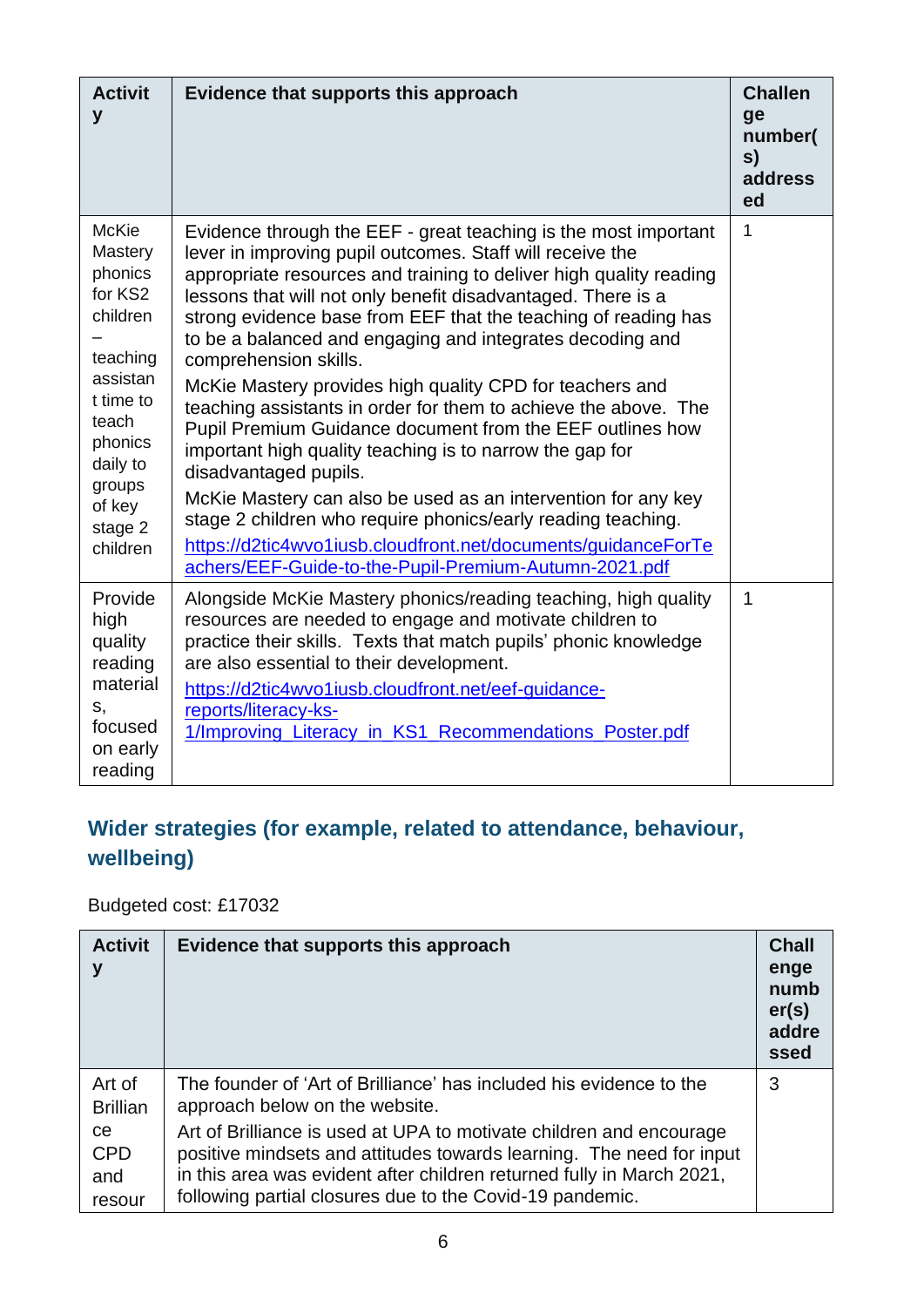| ces to<br>suppor<br>t<br>attitud<br>es and<br>person<br>al<br>develo<br>pment<br>of all<br>pupils                                                                           | https://www.artofbrilliance.co.uk/resources/research/                                                                                                                                                                                                                                                                                                                                                                                                                                |                |
|-----------------------------------------------------------------------------------------------------------------------------------------------------------------------------|--------------------------------------------------------------------------------------------------------------------------------------------------------------------------------------------------------------------------------------------------------------------------------------------------------------------------------------------------------------------------------------------------------------------------------------------------------------------------------------|----------------|
| Financ<br>ial<br>suppor<br>offered<br>to<br>familie<br>s to<br>ensure<br>all<br>childre<br>n can<br>access<br>educat<br>ional<br>visits<br>and<br>reside<br>ntials          | Firstly, pupils that are able to attend the same trips and residentials<br>as their peers feel engaged in their learning and motivated, also they<br>then feel fully part of school life, in line with their peers.<br>The research indicated below, demonstrates that out of school<br>experiences help children to make links to their learning in school.<br>https://www.schooltravelorganiser.com/features/evidence-revealed-<br>on-the-impact-of-residential-trips/7385.article | $\overline{2}$ |
| Teachi<br>ng<br>assista<br>nts<br>availab<br>le<br>during<br>lunchti<br>me<br>period<br>s to<br>suppor<br>t<br>childre<br>n with<br>social<br>and<br>emotio<br>nal<br>needs | Teaching assistants deployed at lunchtimes/social times to support<br>disadvantaged children in managing themselves in these contexts.<br>Research shows that modelling the school's ethos and expectations<br>can contribute<br>https://educationendowmentfoundation.org.uk/public/files/Publication<br>s/SEL/EEF_Social_and_Emotional_Learning.pdf                                                                                                                                 | 3              |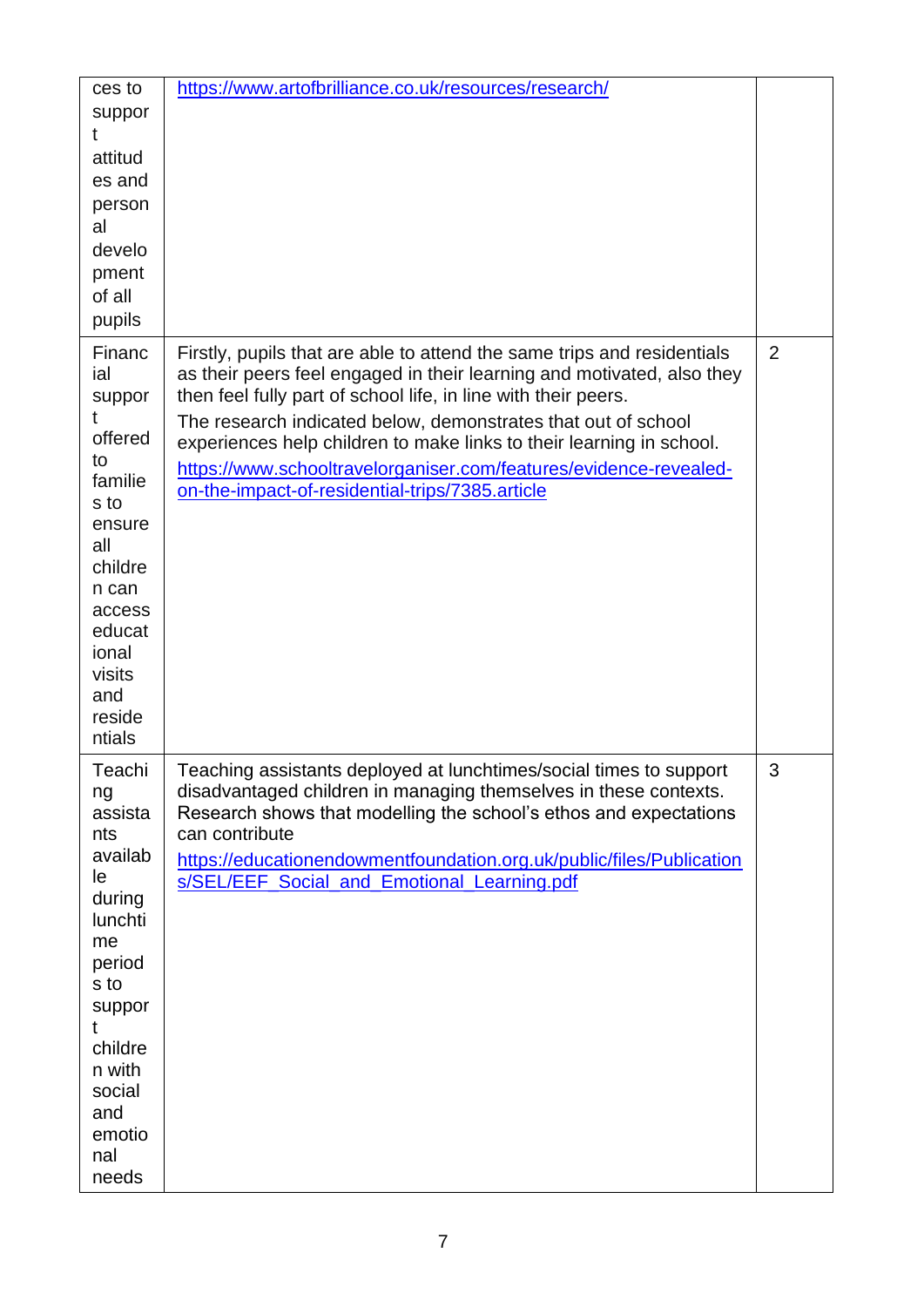| Oak<br>Activiti<br>$es -$<br>mentor<br>suppor<br>t for<br>individ<br>ual<br>childre<br>n | A number of our disadvantaged pupils benefit from 1:1 or small<br>group activities with a sports mentor. This 1:1 time allows pupils to<br>build a trusting relationship with an adult. Pupils are then able to<br>share their worries and the mentor can support them with coping<br>strategies and helps pupils with their attitudes towards their learning<br>and increase their expectations of themselves.<br>https://educationendowmentfoundation.org.uk/education-<br>evidence/teaching-learning-toolkit/mentoring | 3 |
|------------------------------------------------------------------------------------------|---------------------------------------------------------------------------------------------------------------------------------------------------------------------------------------------------------------------------------------------------------------------------------------------------------------------------------------------------------------------------------------------------------------------------------------------------------------------------------------------------------------------------|---|
|------------------------------------------------------------------------------------------|---------------------------------------------------------------------------------------------------------------------------------------------------------------------------------------------------------------------------------------------------------------------------------------------------------------------------------------------------------------------------------------------------------------------------------------------------------------------------------------------------------------------------|---|

# **Total budgeted cost: £ 44,105**